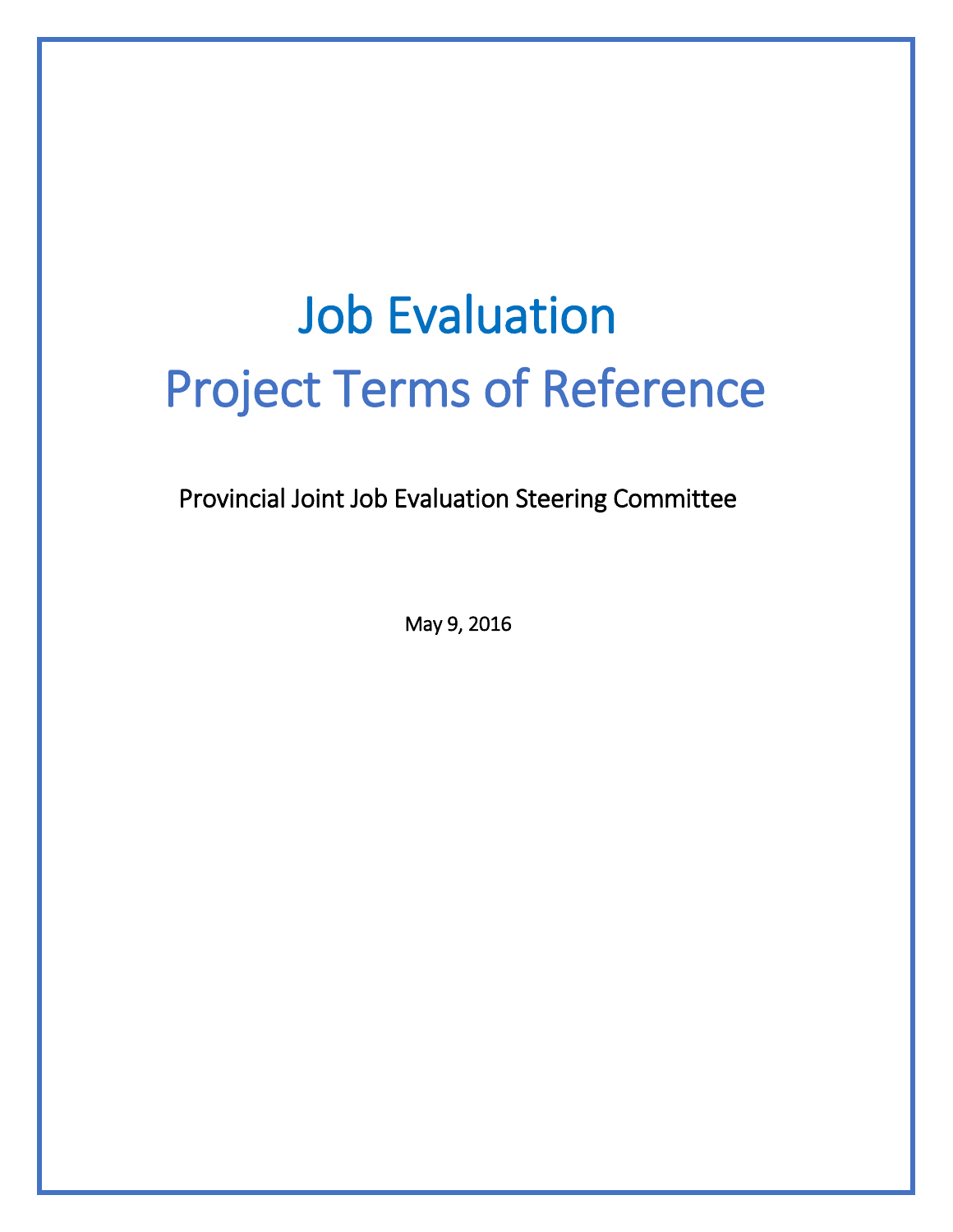# **Table of Contents**

| Article 1  |                                                                |
|------------|----------------------------------------------------------------|
| Article 2  | Joint Job Evaluation Steering Committee (Steering Committee) 3 |
| 2.5        |                                                                |
| Article 3  |                                                                |
| Article 4  |                                                                |
| 4.6        |                                                                |
| Article 5  |                                                                |
| Article 6  |                                                                |
| Article 7  |                                                                |
| Article 8  |                                                                |
| Article 9  |                                                                |
| Article 10 |                                                                |
| 10.4       |                                                                |
| Article 11 |                                                                |
| Article 12 |                                                                |
|            |                                                                |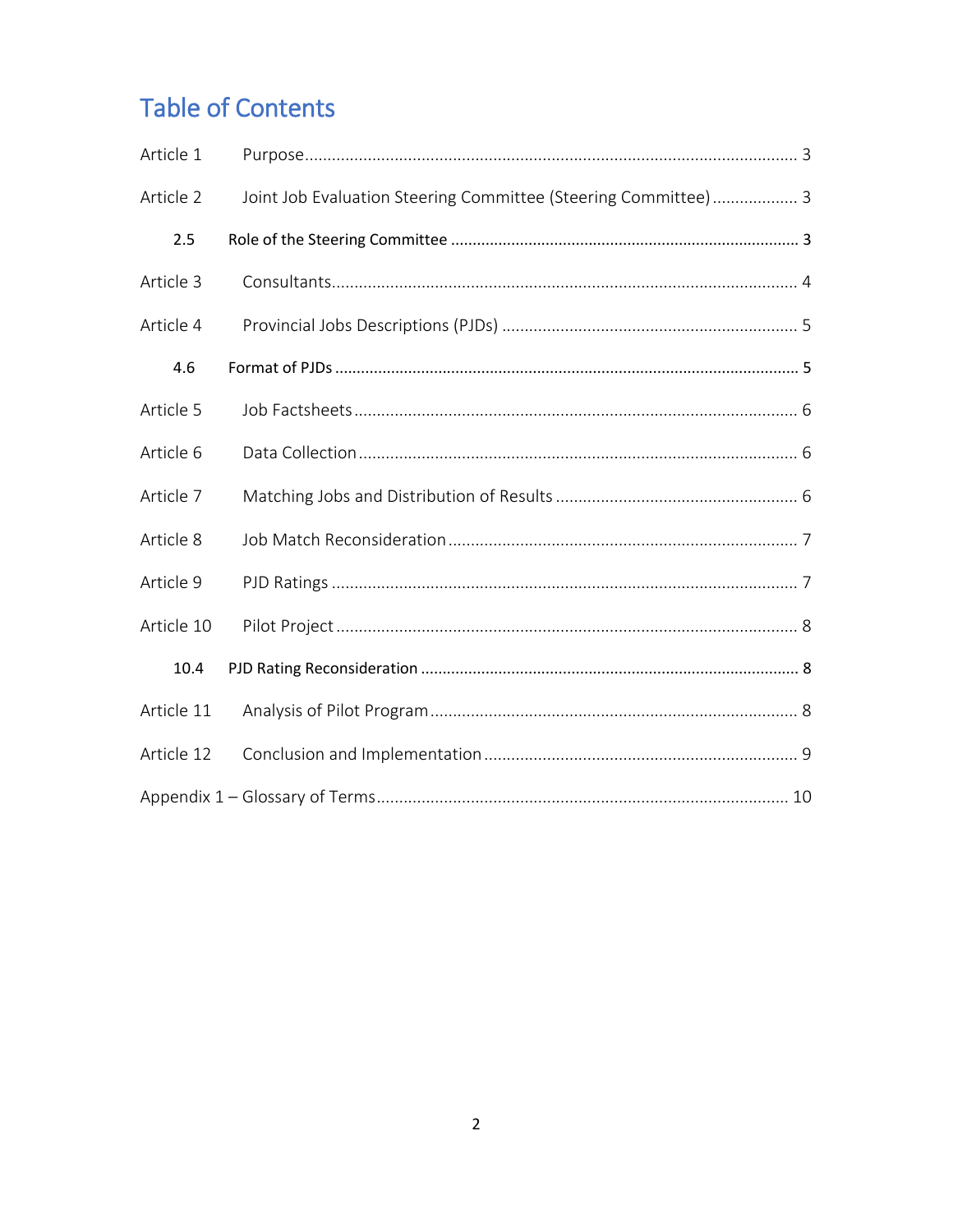## <span id="page-2-0"></span>Article 1 Purpose

- 1.1 This document sets out the Terms of Reference to be followed by BCPSEA and the Unions for implementing the Job Evaluation Program as per Article 11 Standardized Job Evaluation Study of the June 7, 2014 Provincial Framework Agreement (Framework Agreement).
- 1.2 The Parties have agreed to establish a Joint Job Evaluation Program for the purposes of implementing and maintaining a standardized method of measuring and classifying jobs for the BC Public School Districts, which may include a regional or local approach.
- 1.3 The Parties have agreed to base the project on the CUPE gender-neutral Joint Job Evaluation Plan (JE Plan) to measure jobs. The JE Plan is based on these four factors:
	- $\bullet$  Skill
	- Effort
	- Responsibility
	- Working Conditions
- 1.4 The Steering Committee will ensure the JE Plan and program maintains the principles of Pay Equity.

#### <span id="page-2-1"></span>Article 2 Joint Job Evaluation Steering Committee (Steering Committee)

- 2.1 The Steering Committee terms of reference will be those adopted by the Committee Jan. 13, 2016.
- 2.2 Training, as required, will be provided for members and alternates on the Committee by a mutually agreed facilitator(s).
- 2.3 Administrative and consultation support services to the Committee will be funded in accordance to Article 12 Job Evaluation Fund of the Framework Agreement. Any person performing these functions may attend meetings for the purpose of providing administrative and consultation support and will not be a member of the Committee.
- 2.4 The Steering Committee will operate by consensus and agree that an earnest effort will be made to resolve any disputed matters regarding job ratings, job descriptions and job factsheets. The Steering Committee may in some instances agree to have advisors jointly resolve matters in dispute. In any case the Steering Committee may refer disputes to the Parties, as per Article 11 Standardized Job Evaluation Study of the Framework Agreement.

#### <span id="page-2-2"></span>2.5 Role of the Steering Committee

2.5.1 The Steering Committee will have overall responsibility for all phases of developing and implementing the Joint Job Evaluation Project.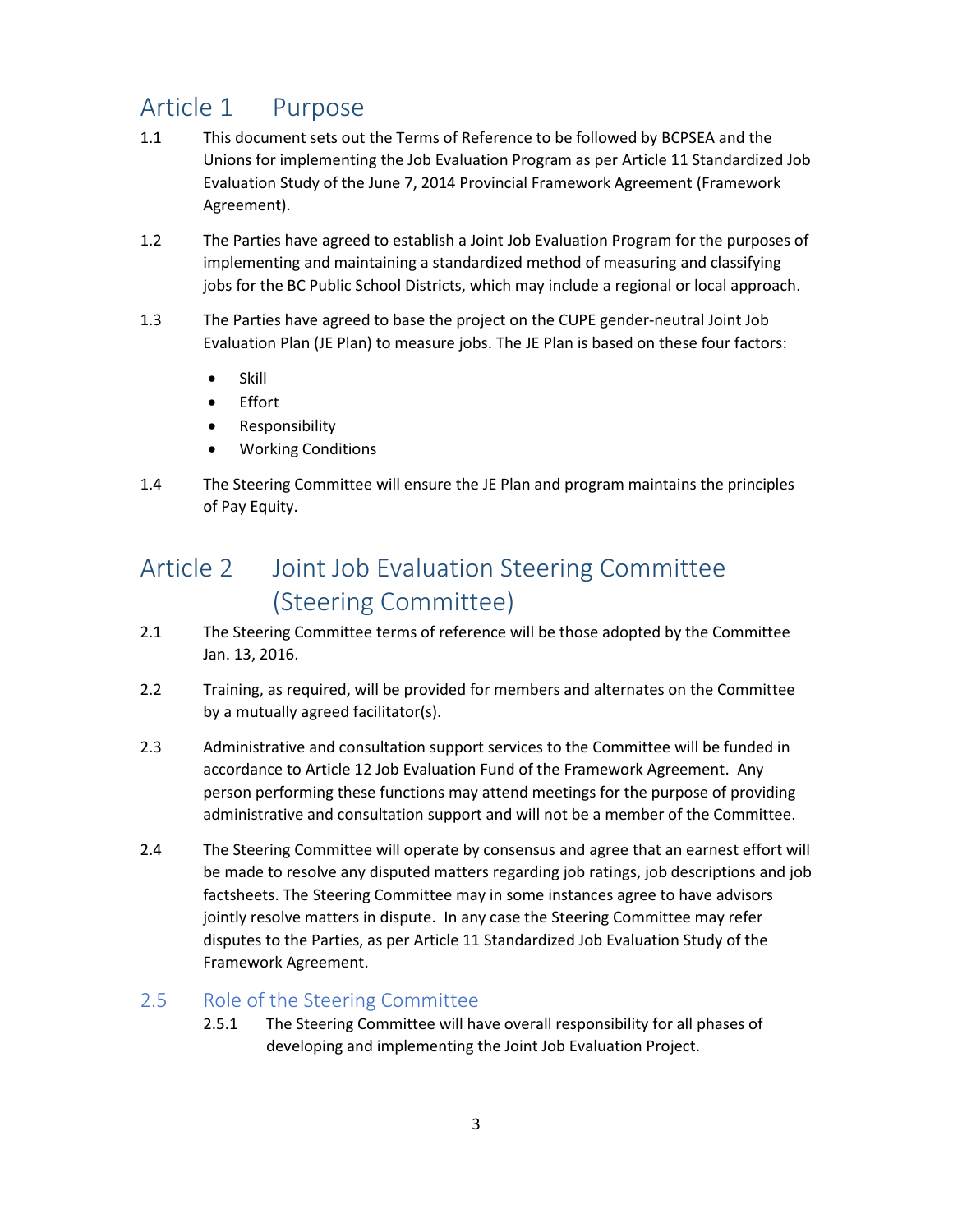- 2.5.2 The Steering Committee will establish the process to implement the Gender Neutral Job Evaluation Program:
	- a) Establish the roles and responsibilities of the consultants and timeframes for the completion of the work.
	- b) Customize the job evaluation plan, weightings, questionnaire, job data collection process, Provincial Job Description (PPD) format, Job Factsheets, terms of reference, implementation of trial process, maintenance process, and any related forms.
	- c) Develop a communication strategy and issue joint communications throughout the project.
	- d) Develop the data collection process to collect job content information (e.g. from multiple incumbent positions).
	- e) Oversee the work of the Consultants and recommend the best methodology to resolve deadlock issues.
	- f) Recommend to the Parties one local in each of the seven established CUPE regions to pilot the JE Program.
	- g) Report key milestones to the Parties during development of the project and report final results and recommendations.
	- h) Approve the final Provincial Job Descriptions (PJDs), Job Factsheets, the Job ratings and Job Description Matches.

#### <span id="page-3-0"></span>Article 3 Consultants

- 3.1 Two job evaluation consultants will be engaged by the Steering Committee, one by the Union and one by the Employer to:
	- 3.1.1 Create PJDs to adequately reflect the work of current jobs for all British Columbia School Districts.
	- 3.1.2 Compile and create Job Factsheets for each PJD.
	- 3.1.3 Rate PJDs and record rating results and rationales on Rating Sheet for each PJD.
	- 3.1.4 Assign School District current job descriptions to the best fit PJD.
	- 3.1.5 Determine which jobs and positions to survey and what other data analysis is required.
	- 3.1.6 Recommend the final PJDs and the ratings to the Steering Committee.
- 3.2 The Steering Committee will provide the two consultants the resources and job evaluation information needed to undertake the project.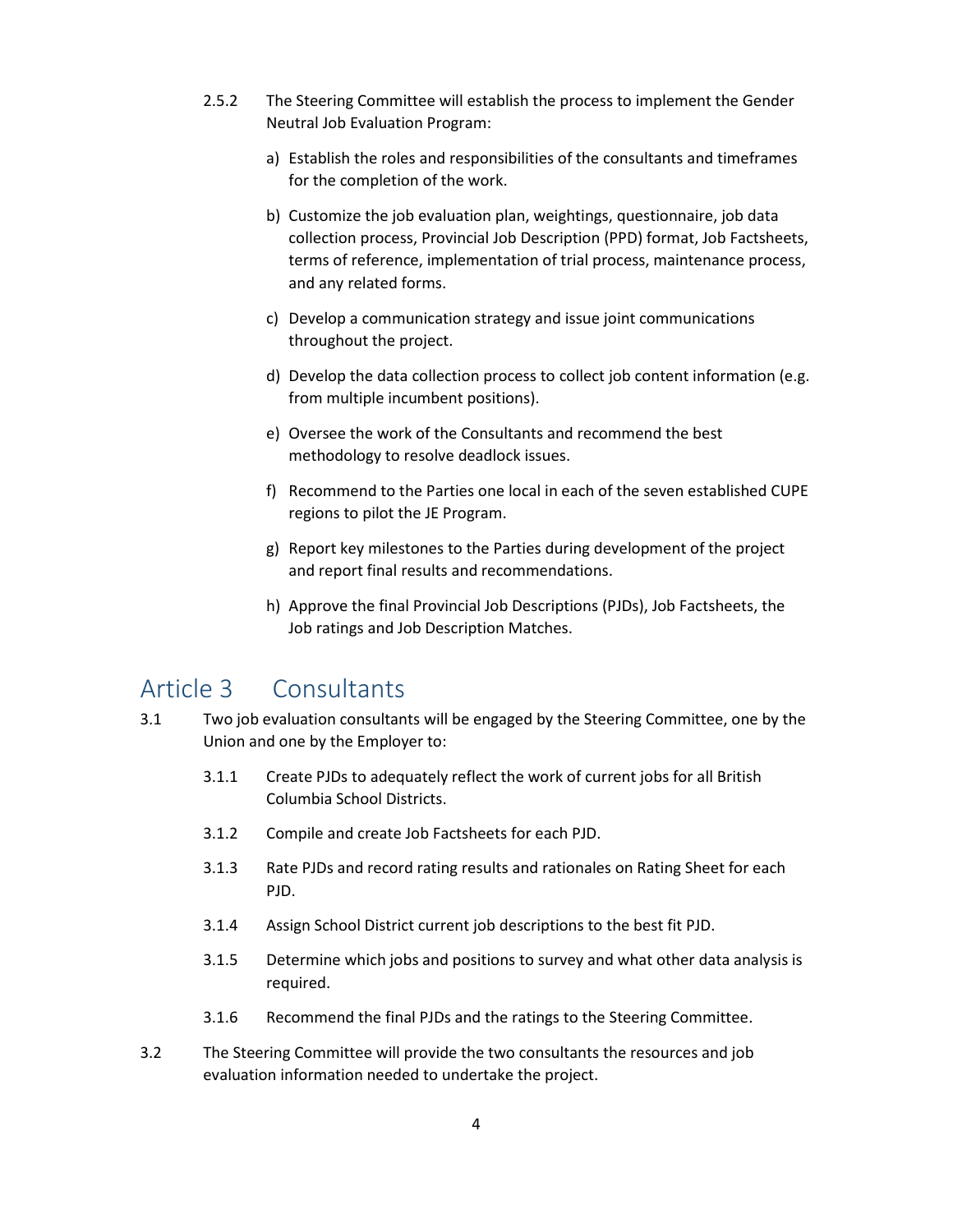- 3.3 The two consultants will present the completed PJDs, Job Factsheets, Rating Sheets and Job Description Matches to the Steering Committee and facilitate a review process to enable the committee to adequately check and approve the documents.
- 3.4 The two consultants will provide project status reports at Steering Committee meetings or upon request.
- 3.5 The two consultants must attempt to reach consensus. Any matters unresolved by the Consultants will be forwarded to the Steering Committee.

#### <span id="page-4-0"></span>Article 4 Provincial Jobs Descriptions (PJDs)

- 4.1 PJDs describe the overall scope and level of responsibility and the typical duties by which jobs are distinguished under the job evaluation program.
- 4.2 PJDs also state the level of qualifications appropriate for the scope and level of responsibility specified in the PJDs.
- 4.3 PJDs are used to match a range of current School District jobs that are of comparable value.
- 4.4 PJDs may encompass a variety of different job descriptions from various School Districts that are comparable in value, function, scope of work and level of responsibility.
- 4.5 PJDs are rated using the Job Evaluation Plan to establish the total point value rating and thus relative value of jobs.

#### <span id="page-4-1"></span>4.6 Format of PJDs

- 4.6.1 PJD Title Each PJD is identified by a PJD title.
- 4.6.2 PJD Summary Briefly describes the overall core purpose and functions of the job.
- 4.6.3 PJD Duties and Responsibilities A listing of the primary duties and responsibilities of the job being performed at the scope and level of responsibility of the job. The listing of duties identified on a PJD is not intended to be exhaustive or all-encompassing.
- 4.6.4 PJD Qualifications The qualifications stated in a PJD reflect the level of education and/or training and the experience appropriate to the scope and level of responsibility to adequately perform the job. Different and equivalent qualifications may be required for jobs that are matched to the PJD to meet the unique work organization in the School District.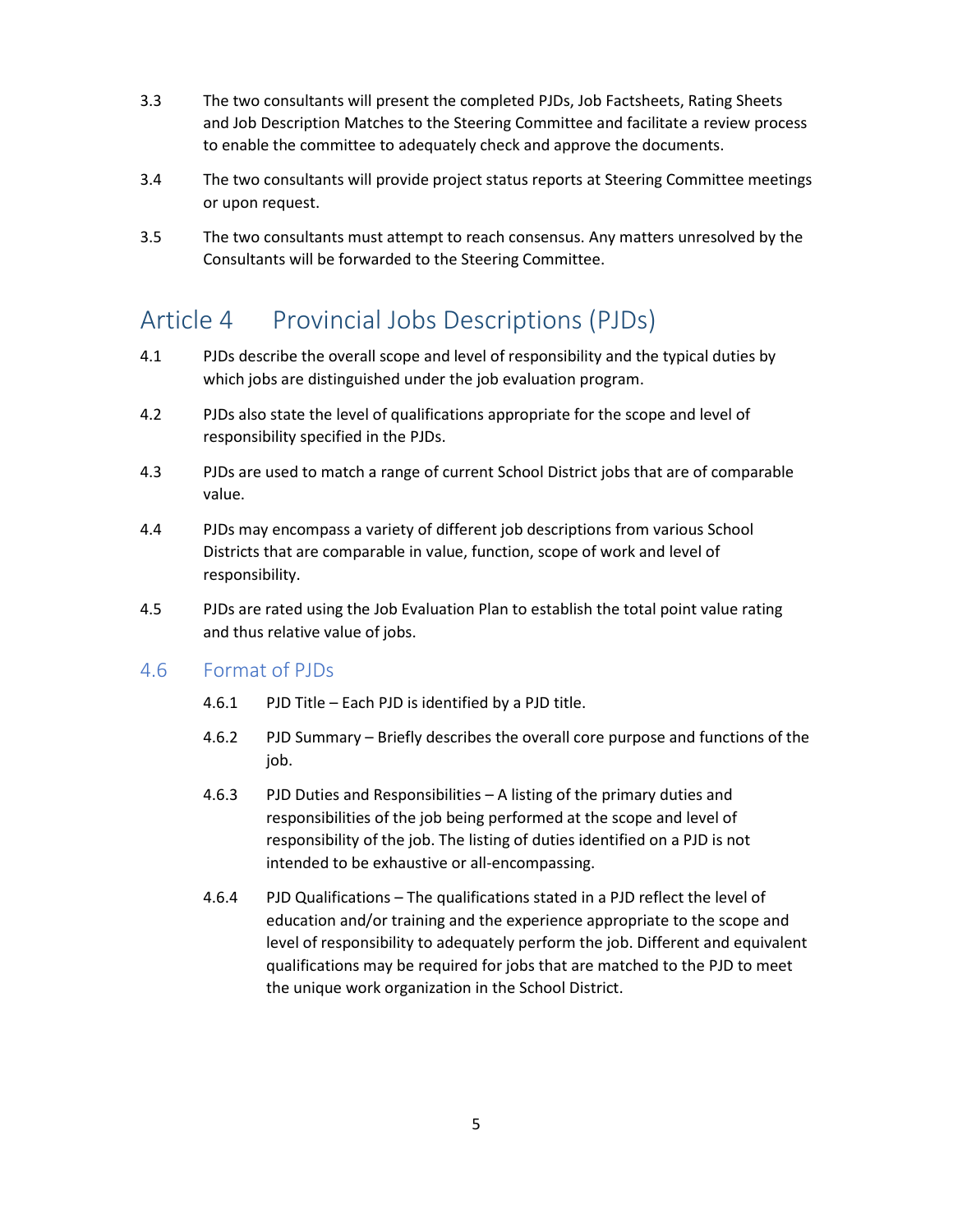## <span id="page-5-0"></span>Article 5 Job Factsheets

- 5.1 A Job Factsheet is an agreed to set of detailed facts about each job compiled from job analysis, which may include questionnaire surveys, interviews, observations and other research compiled by the Consultants.
- 5.2 The scope and level of responsibility described in a PJD must reflect the agreed to facts as described in a Job Factsheet.
- 5.3 The same Job Factsheet format will be used for all jobs.

#### <span id="page-5-1"></span>Article 6 Data Collection

- 6.1 For the purposes of creating PJDs and Job Factsheets, and to distinguish jobs or to ensure jobs are of comparable scope and level of responsibility, the Consultants will do job analysis:
	- a) collect and group current job descriptions from each School District;
	- b) survey a province wide sample of incumbents for each identified PJD, using an agreed to Job Evaluation Questionnaire and/or supplement information using existing and already completed questionnaires where available from School Districts; and
	- c) may gather other information through interviews, observations and any other appropriate research method.
- 6.2 The following data will be collected for each School District:
	- a) all current job descriptions;
	- b) data list of all jobs to include: Job title, SD job number, and most current wage rate; and
	- c) may, where appropriate and available, collect existing and already completed questionnaires.

#### <span id="page-5-2"></span>Article 7 Matching Jobs and Distribution of Results

- 7.1 Upon completion of all PJDs and Job Factsheets, the School District's current job descriptions will be matched by the Consultants to the best fit PJD.
- 7.2 Upon completion of matching all School District's current job description the Steering Committee will distribute to each affected School District and Local Unions a list of the School District's current job descriptions showing the assigned PJD along with the SD job number where available.
- 7.3 The School District's Joint Job Evaluation Committee will review the School District's job descriptions to confirm matches to the PJDs, as provided in 8.2.
- 7.4 All PJDs and Job Factsheets will be available for distribution.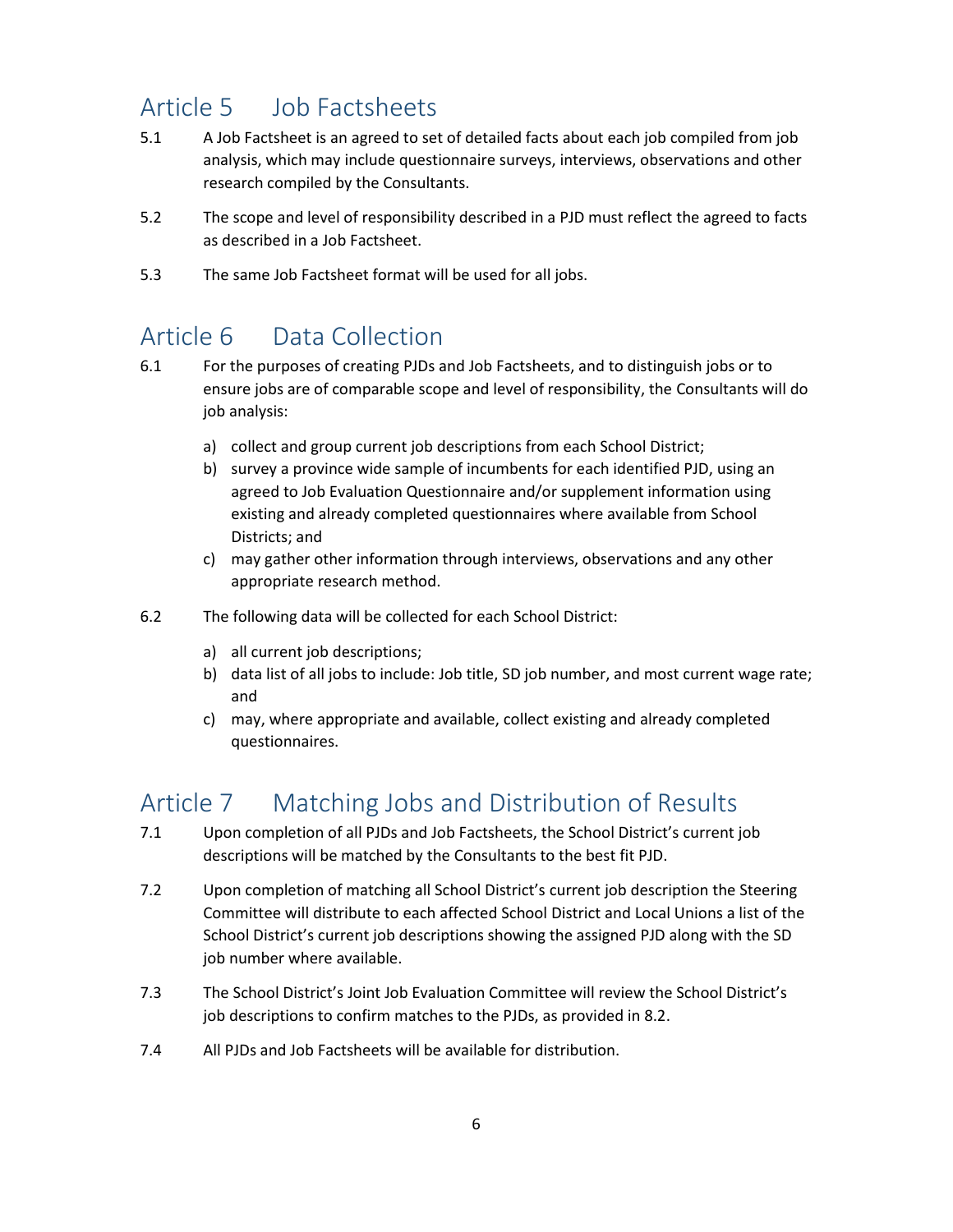#### <span id="page-6-0"></span>Article 8 Job Match Reconsideration

- 8.1 School District's Joint Job Evaluation Committee does not believe the current job(s) is appropriately matched to the proper PJD they may complete a Job Match Reconsideration Form to be submitted to the Steering Committee.
- 8.2 The Job Match Reconsideration Form will require a rationale for why the PJD is not the appropriate match.
- 8.3 Based on the information provided in the Job Match Reconsideration Form the Steering Committee and/or Consultants will decide if a full review of the job is required. Where the Steering Committee believes a review is warranted they will determine what other information is needed to adequately complete the review.
- 8.4 The Steering Committee's review may result in no change, matching the job to a different PJD or establishing a new PJD to adequately reflect the scope of work and level of responsibility of the job.
- 8.5 Where the Steering Committee has reached a consensus decision on job matching of job descriptions to PJDs then following the completion of the reconsideration process their decision is final.

#### <span id="page-6-1"></span>Article 9 PJD Ratings

- 9.1 The Steering Committee and Consultants will establish a recommended point weighting system for the Job Evaluation Plan.
- 9.2 PJDs will be evaluated by the Consultants based on the finalized scope and level of responsibility as described in the PJD and the Job Factsheet.
- 9.3 In the application of the Job Evaluation Plan the following general rules will apply:
	- a) the content of the position, and not the performance of the incumbent(s) that is being rated.
	- b) PJDs will be evaluated without regard to existing wage rates.
	- c) each PJD will be rated relative to and consistent with all other jobs.
	- d) the four factors and sub-factors must have an impact on all jobs being rated.
- 9.4 PJDs will be rated at the appropriate degree in each subfactor by comparing the specific requirements of the job to the subfactor definition and the description of each degree level consistent with any guidelines and Notes to Raters set out in the JE Plan and/or its attachments.
- 9.5 Rating decisions of PJDs will include a sore-thumbing process to ensure consistency in rating decisions.
- 9.6 All ratings will be reviewed and finalized by the Steering Committee.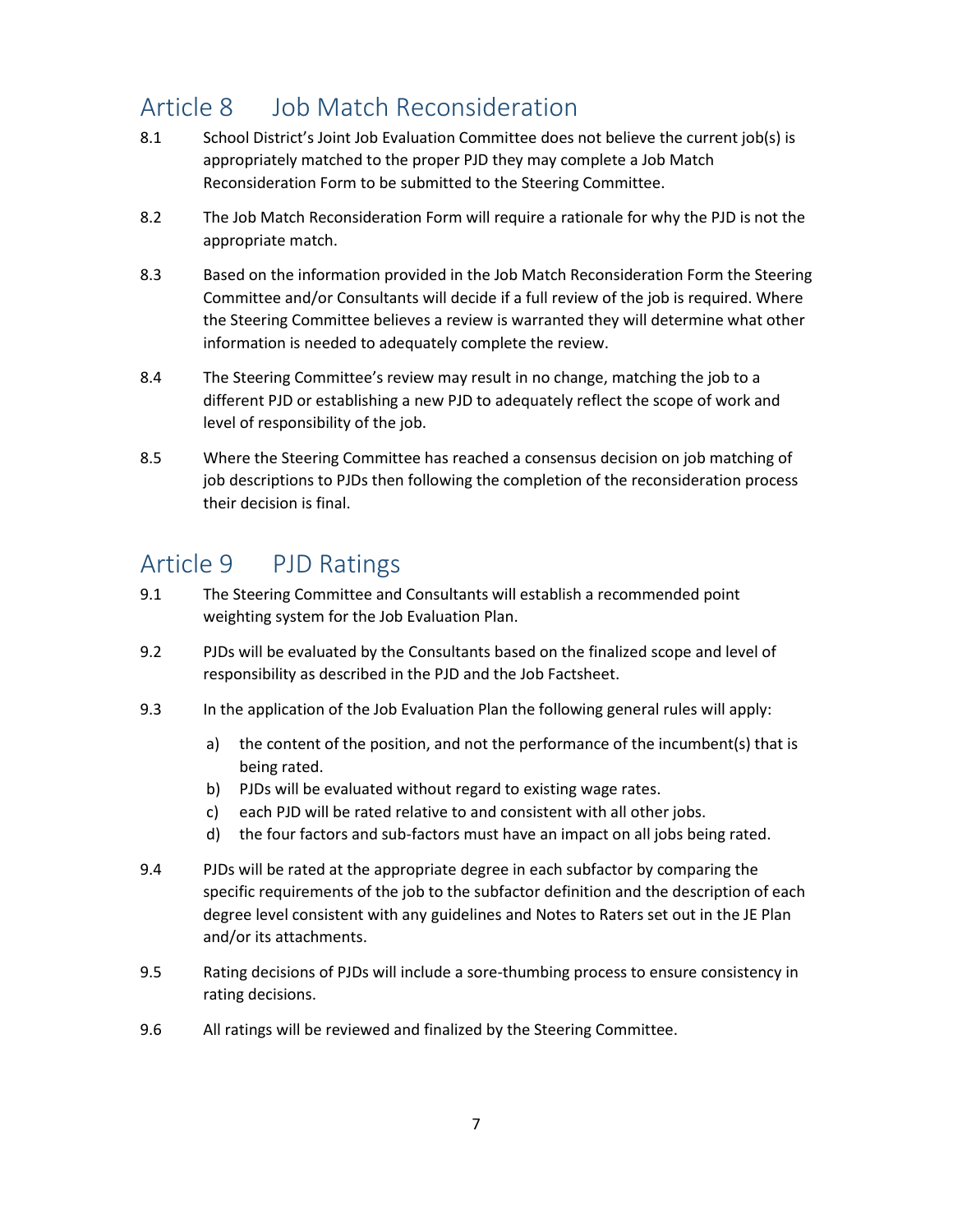#### <span id="page-7-0"></span>Article 10 Pilot Project

- 10.1 The Steering Committee and consultants will choose the seven pilot districts.
- 10.2 The Steering Committee will send PJDs, Job Factsheets, Rating Sheets and JD Matches to the Pilot School Districts and Unions.
- 10.3 The Pilot School District's Joint Job Evaluation Committees will review the PJD Ratings and may seek a review where they believe a PJD is inappropriately rated, as provided in Article [10.4.](#page-7-1)

#### <span id="page-7-1"></span>10.4 PJD Rating Reconsideration

- 10.4.1 If, within thirty (30) days of distribution of PJDs Rating Sheet, the School District's Joint Job Evaluation Committee does not believe a PJD is appropriately rated they may complete a Rating Reconsideration Form to be submitted to the Steering Committee.
- 10.4.2 The Rating Reconsideration Form will require a rationale for why the rating for any subfactor is considered inappropriate.
- 10.4.3 Based on the information provided in the Rating Reconsideration Form the Steering Committee and/or Consultants will review the ratings. The Steering Committee will determine if further information is needed to adequately complete the review.
- 10.4.4 The Steering Committee's review may result in no change or a revised rating of any of the PJD subfactor ratings.
- 10.4.5 Where the Steering Committee has reached a consensus decision on the PJD rating following the completion of the reconsideration process their decision is final.

#### <span id="page-7-2"></span>Article 11 Analysis of Pilot Program

- 11.1 The Consultants will prepare provincial, regional and/or School District analysis of the job evaluation program and wage rate adjustments and structures.
- 11.2 After completion of the Job Evaluation Program the Steering Committee will report the final results to the Parties, including:
	- a) All PJDs, Job Factsheets and Rating Sheets.
	- b) Report the hierarchy of all newly created PJDs in descending order of total points.
	- c) Reports of all matching School District's job descriptions with the new PJDs and Job Factsheets (in descending order based on the matching PJD) including the most current wage rate and any other pertinent information.
	- d) All documents composing the Job Evaluation Program (JE Plan, JE Project Terms of Reference, Questionnaire, Weighting Report and JE Forms).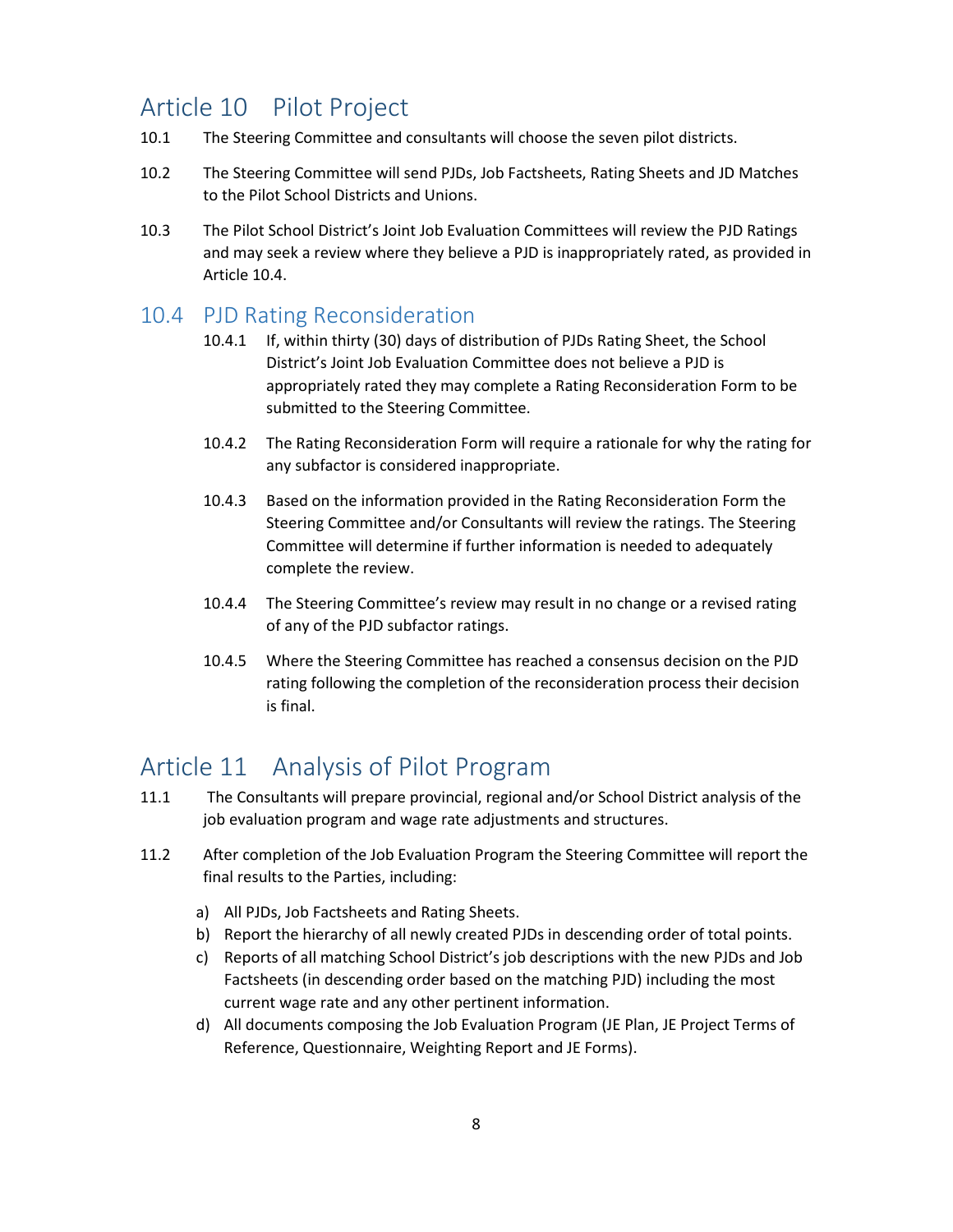- e) Recommend Provincial, Regional or School District wage structures and/or wage adjustments, where appropriate, based on the principles and best practices of implementing a job evaluation program.
- 11.3 The Steering Committee will draft a Provincial Job Evaluation Implementation Process for recommendation to the Parties to guide the roll-out of the job evaluation program.
- 11.4 The Steering Committee will draft a Provincial Job Evaluation Maintenance Agreement for recommendation to the Parties.

#### Article 12 Conclusion and Implementation

- 12.1 The Steering Committee may change these Terms of Reference and appendices by consensus decision.
- 12.2 The Steering Committee will report its final recommendations to the Parties for negotiating the rollout of the Provincial Job Evaluation Program.

| <b>BCPSEA Representatives</b> | <b>UNION Representatives</b> |
|-------------------------------|------------------------------|
| Jann<br>ves                   |                              |
|                               |                              |
|                               |                              |
|                               |                              |
|                               |                              |
| Date:<br>Way 9, 2016          | Date:<br>May 9, 2016         |
|                               |                              |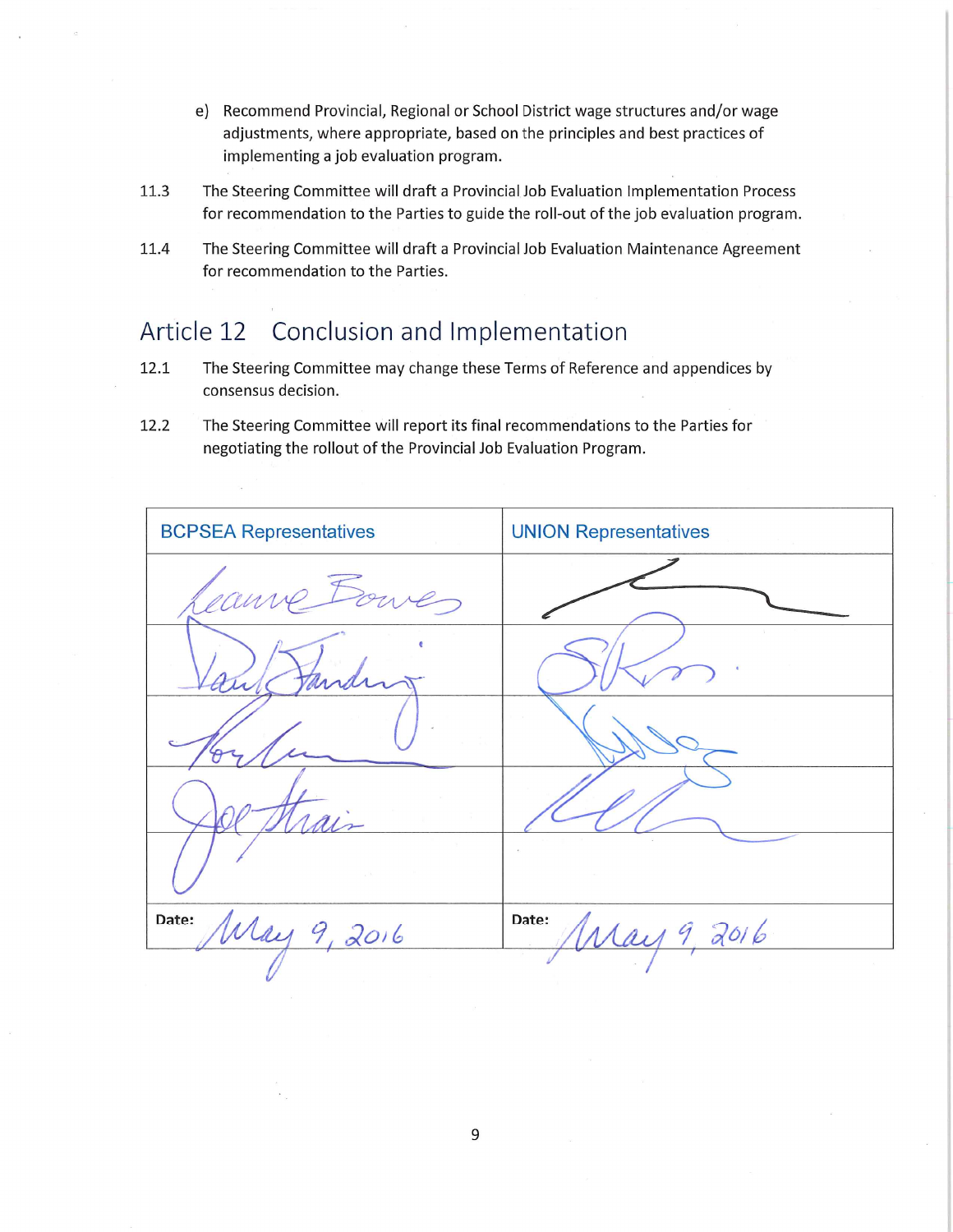# <span id="page-9-0"></span>Appendix 1 – Glossary of Terms

| <b>BCPSEA</b>                              | British Columbia Public School Employers' Association                                                                                                                                                                                                              |
|--------------------------------------------|--------------------------------------------------------------------------------------------------------------------------------------------------------------------------------------------------------------------------------------------------------------------|
| <b>Collective agreement</b>                | The collective agreement currently in effect between each<br>School District and each Local Support Staff Union                                                                                                                                                    |
| <b>Degree level</b>                        | The actual measurement level within each subfactor.                                                                                                                                                                                                                |
| <b>Duty</b>                                | Is made up of a number of tasks.                                                                                                                                                                                                                                   |
| <b>Factors</b>                             | The four major criteria used to measure jobs are skill, effort,<br>responsibility and working conditions.                                                                                                                                                          |
| <b>Framework Agreement</b>                 | Provincial Framework Agreement June 7, 2014 is an agreement<br>negotiated by BCPSEA and the Unions for inclusion in the<br>collective agreements between Local Support Staff Unions who<br>are members of the K-12 Presidents' Council and Boards of<br>Education. |
| Gender-neutral                             | Any practice or program which does not discriminate between<br>men and women.                                                                                                                                                                                      |
| Increment                                  | One of a series of fixed rates on a salary range.                                                                                                                                                                                                                  |
| Incumbent                                  | An employee assigned to a job.                                                                                                                                                                                                                                     |
| <b>Job factsheet</b>                       | An agreed to set of detailed facts about each job compiled from<br>job analysis.                                                                                                                                                                                   |
| Joint job evaluation<br>steering committee | The steering committee is made up of equal representatives<br>from union and management and is responsible for establishing<br>and implementation of the job evaluation program.                                                                                   |
| New job                                    | A job which is added to the workforce that is sufficiently<br>different from work currently being performed in the workplace<br>that it cannot be assigned to an existing job.                                                                                     |
| Pay grade                                  | A designated salary range within the salary schedule including<br>increments, if any.                                                                                                                                                                              |
| <b>Points</b>                              | The numerical expression assigned to each degree level within<br>each subfactor.                                                                                                                                                                                   |
| <b>Position</b>                            | Is a collection of duties and responsibilities assigned to one<br>person.                                                                                                                                                                                          |